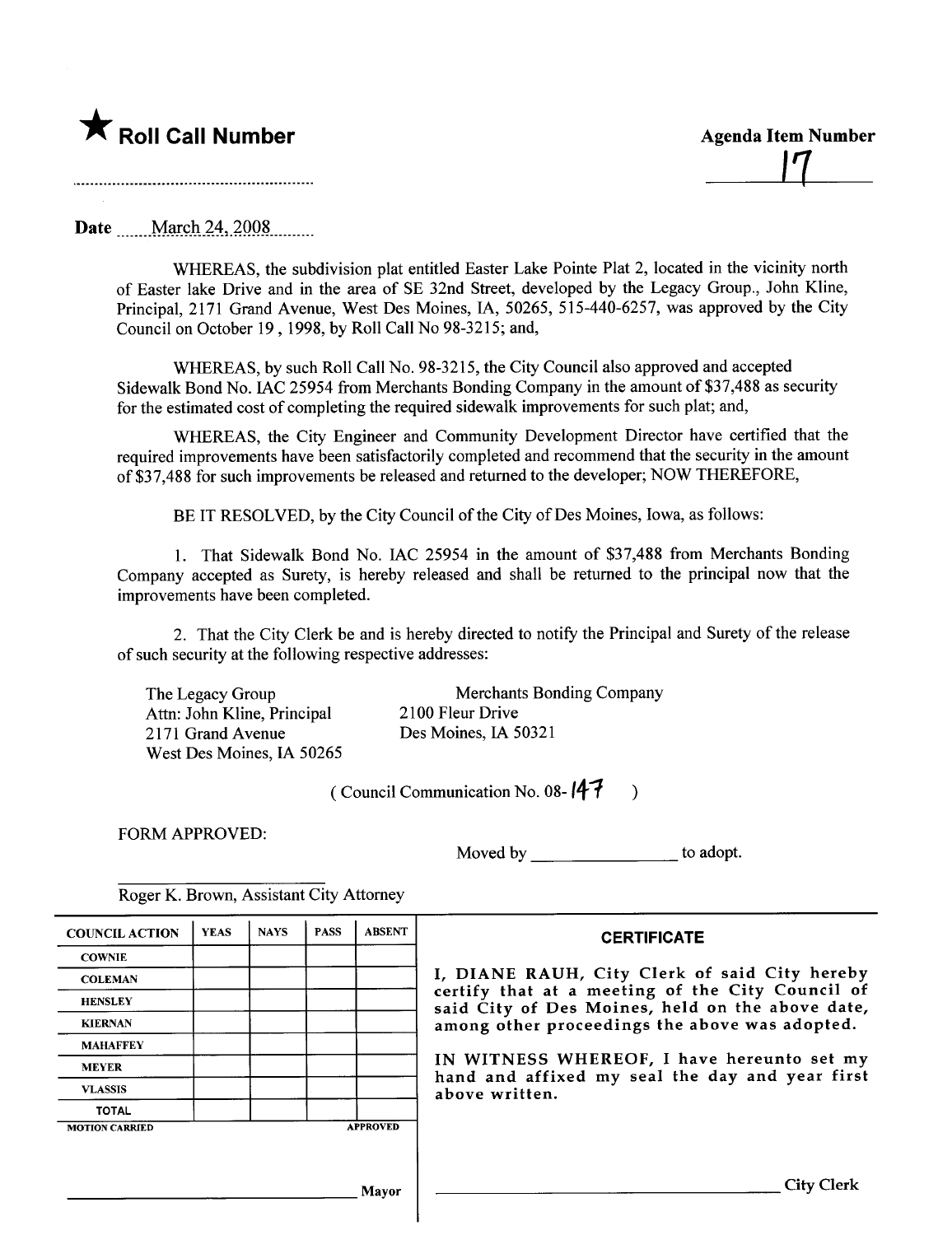## CERTIFICATE OF SATISFACTORY COMPLETION FOR BONDED SUBDIVISION IMPROVEMENTS

## BOND RELEASE FORM

W.O. 0216-99-002

No. 08-006

- 1. Subdivision Name: Easter Lake Pointe Plat 2
- 2. Developer: Legacy Group John Kline, Principal
- 3. Bond No. lAC 25954 Company: Merchants Bonding Company
- 4. Amount \$ 37,488.00 Improvements Sidewalk
- 5. Council Approval of Bond Date: Oct 19. 1998 Roll Call: 98-3215
- 6. Improvements have been waived by the City of Des Moines Parks and Recreation Department.

|             | Constructed by Public       |          | Constructed Without Public  |            |               |  |
|-------------|-----------------------------|----------|-----------------------------|------------|---------------|--|
|             | <b>Improvement Contract</b> |          | <b>Improvement Contract</b> |            |               |  |
|             | Contract No.                | Council  | Inspected                   |            |               |  |
| Improvement | W.O. No.                    | Approval | Improvement                 |            | Date          |  |
|             |                             |          | Sidewalk                    | B. Stevens | $1 - 25 - 08$ |  |

CERTIFICATE

I hereby certify that to the best of my knowledge the above improvements covered by Bond NO. lAC 25954 have been satisfactorily completed in accordance with Chapter 106 of the 2000 Municipal Code and I hereby recommend that the check for these improvements be released.

DE Execut #

01-31-2008 Date

I hereby certify that I have reviewed the recommendations of the City Engineer and hereby concur

Planning Director

0) - 31 - 2008 Date

Assistant City Attorney

Date

Date

Council approval of Bond of Credit Release

Roll Call

FORM FLOWCHART

Eng. Dept. Initiate Form --+ (retain copy)

Planning Dept. Approve  $-+$ (retain copy)

Legal Dept. Approve --+ Prepare RC

City Council Approve

City Clerk Add RC & Date Copy to Eng., Plan., & Developer